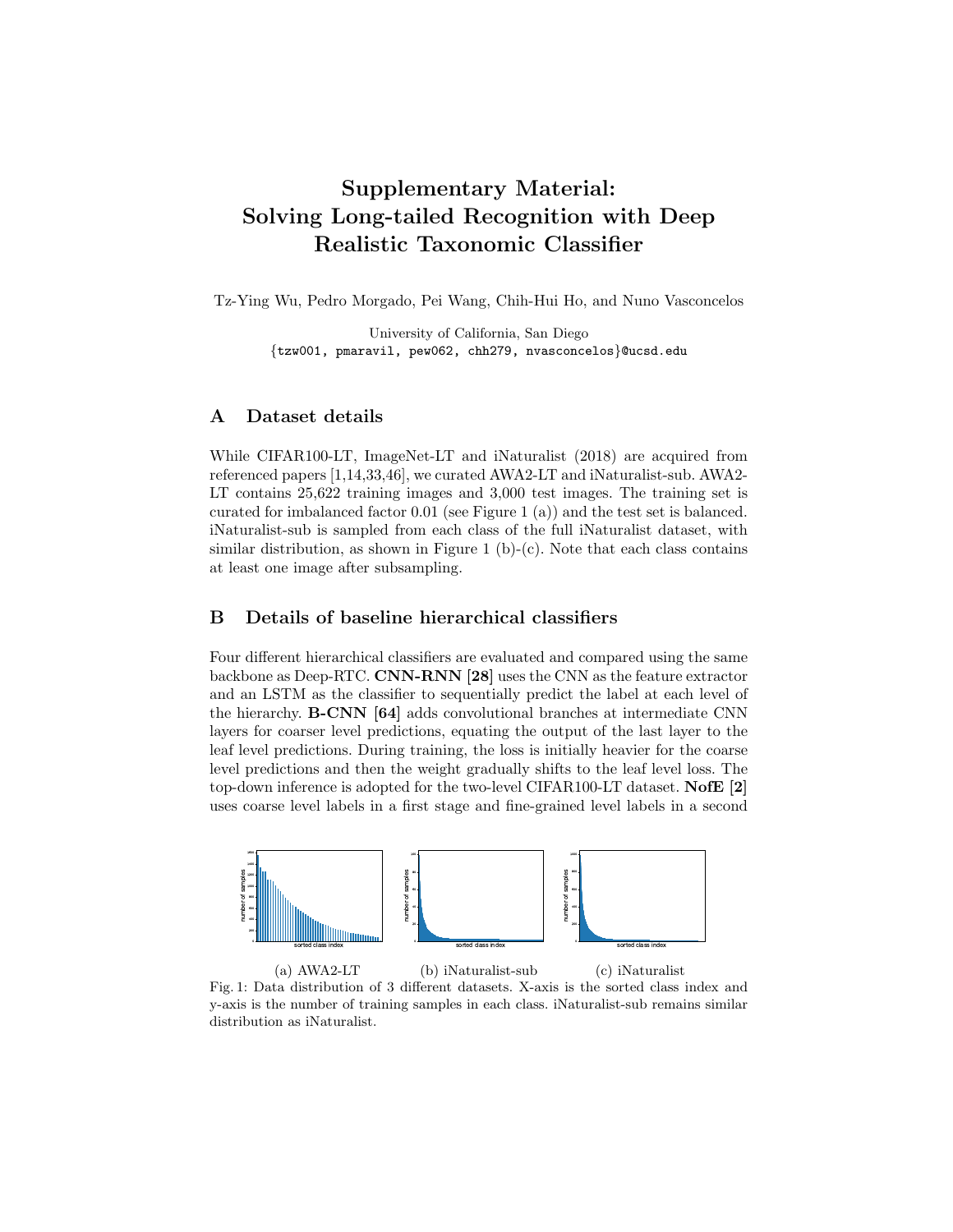stage. The second stage model is pre-trained with the first stage model and adds convolutional branches for each of the coarse labels. Since the original B-CNN and NofE networks are not designed for multi-level hierarchies, such as those of AWA2-LT and ImageNet-LT, we adopt labels of level 2 and 4 as coarse labels for these two datasets respectively. The bottom-up inference is adopted at test time for these two datasets. HND [43] uses a KL-Divergence to enforce a uniform distribution over the predictions of nodes outside of the ground truth path. Topdown inference is adopted in this experiment. For all methods, the competence level  $\gamma$  is selected on the validation set and applied to the test set.

#### C Implementation details

CIFAR100-LT We follow the setting of [14], training the proposed model for 200 epochs with the initial learning rate of 0.1 and batch size 128 with learning rate warm-up in the first 5 epochs. We used stochastic gradient descent with momentum 0.9 and weight decay 0.0005. The learning rate is decayed by a factor of 10 at epochs 160 and 180.

iNaturalist We train the model with batch size 128 with the initial learning rate 0.01. Following [38], we train for 200 epochs with the learning rate decayed by a factor of 10 after 100 epochs. Stochastic gradient descent with momentum 0.9 and weight decay 0.0001 is used to optimize this network.

AWA2-LT and ImageNet-LT We train for 120 and 90 epochs with initial learning rates 0.01 and 0.1 respectively, which are decayed by a factor of 10 every 40 and 30 epoch respectively.

We keep a small portion of the training data as the validation set to select hyperparameters, which is uniformly distributed similar to testing data.  $\lambda$  is set to 0.5 for iNaturalist and AWA2-LT, and  $\lambda$  is 1 for the other two datasets. Stochastic tree sampling is implemented with a dropout layer with the dropout rate of  $p = 0.2$  for iNaturalist and CIFAR100-LT, and  $p = 0.1$  for ImageNet-LT and AWA2-LT.

## D Comparison to long-tail recognizers on CIFAR100-LT and AWA2-LT

Table 1 presents additional CPB results on CIFAR100-LT and AWA2-LT. Comparing to other representative long-tail recognizers, Deep-RTC achieves the highest CPB on both datasets. We also highlight that the performance gain of Deep-RTC increases with the dataset difficulty and the classification ability at each level. When the classification is easy (e.g. AWA2-LT), it can be done mostly at the leaves (leaf acc. is 89.4%), so there is little benefit exiting earlier in the tree. However, when the dataset is complex, the gains are significant. For example, the leaf acc. and hier. acc. for ImageNet-LT are 29.8% and 84.5% respectively. Hence, Deep-RTC only classifies 9.6% of samples to leaf level, but provides coarser predictions for most samples, which results in 11% gain in CPB. For CIFAR100-LT,